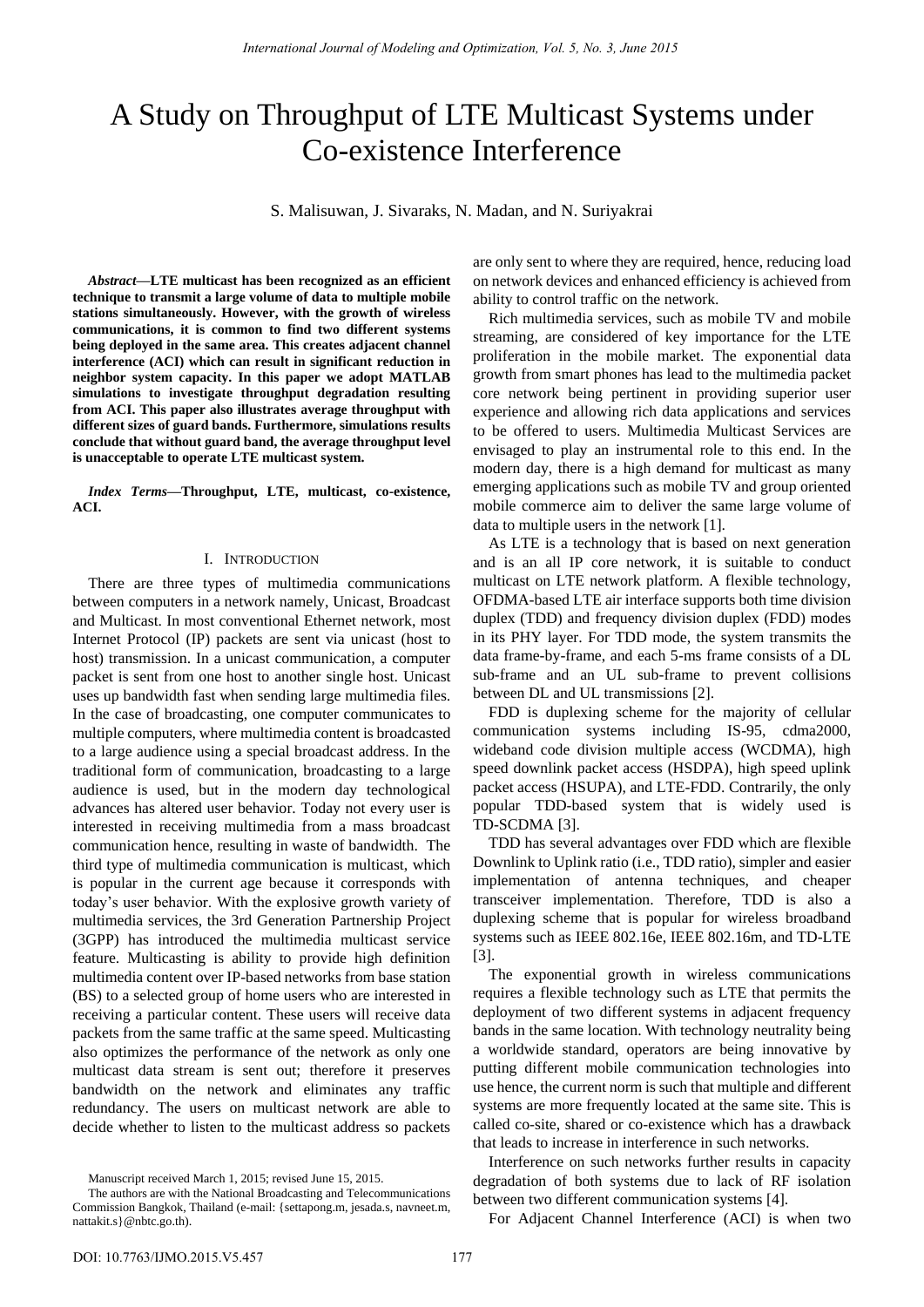systems operate in neighboring spectrum and interference cannot be entirely eliminated. The two main sources of ACI are out-of-band emission and spurious emission [\[5\]](#page-3-4). In calculations for the inter-system interference, the RF characteristics of transmitter and receiver are taken into account by weighting adjacent system signal with a parameter ACIR (Adjacent Channel Interference Power Ratio), which is defined as "the ratio of the total power transmitted from a source to the total interference power affecting a victim receiver, resulting from both transmitter and receiver imperfections"[\[6\]](#page-3-5). Therefore, as multicast is gaining tremendous popularity as a wireless multimedia communication technology, it is critical to study the coexistence interference for multicast wireless multimedia applications. Therefore, this study will focus on multicast experimenting ACI on different guard band including 0MHz, 4MHz and 10MHz.

### II. AVERAGE THROUGHPUT OF MULTICAST LTE SYSTEMS

Multicast in access networks is using a base station (BS) or access point (AP) to broadcast data to a group of users, referred to as a multicast group. To ensure the signal reception quality at each user, one method is to adapt the data transmission rate to the worst channel among all users in the multicast group. It is inevitable that the data transmission rate will decrease when number of users' increases in the selected multicast group. On the other hand, in a system with fixed number of channels (e.g., subcarrier in OFDM systems) and fixed user population, the bandwidth resource allocated to a group is proportionate to the number of users in the group.



Fig. 1. LTE Multicast system: a base station (BS) broadcasts data to multicast groups.

Fig. 1 shows every multicast group with *k* users is allocated *k* fixed subcarriers in a wireless OFDM system. The BS transmits data to the users on subcarrier *n* at a transmission rate  $r_n^g$  for the *g* -*th* multicast group.

Consider a wireless OFDM multicast system with *J* subcarriers and *K* users requiring the same desirable program from the BS. The users are equally divided into *G* multicast groups. Assuming that *K* is divisible by *G* and *J* is an integer multiple of  $K$ , each multicast group is associated with  $k = K/G$  users and  $jk$  subcarriers, where  $j = J/K$ . For simplification, we assume  $J = K$  in the rest of the paper, as shown in Fig. 1. Our results, however, easily extends to the case with  $j > 1$ . We further assume that equal power is transmitted on all subcarriers.

Let  $SC_{m,n}^{s} (g = 1, \dots, G; m = 1, \dots, k; n = 1, \dots, k)$  denote the sub-channel of user m of the *g* -th multicast group on subcarrier n with a stationary and ergodic time-varying power gain  $\alpha_{m,n}^g$ . The power gains  $\alpha_{m,n}^g$  for all the *m* and *n* are assumed to follow an *i.i.d.* standard exponential distribution (Rayleigh fading). It is assumed that a perfect instantaneous channel estimation is made in every user's receiver and is transmitted back to the BS through error free feedback path. So the channel gain  $\alpha_{m,n}^s$  is known both to the BS and the receiver. Let *P* denote the average transmit signal power on each subcarrier,  $N_0$  denote the singlesided power spectral density of Additive White Gaussian Noise (AWGN), and *B* denote the bandwidth of each subchannel. Let  $\gamma_t = P/(N_0 B)$  denote the average transmitterside SNR.

Then the instantaneous received SNR of  $SC_{m,n}^g$ *g*  $SC_{m,n}^g$  is represented by  $\gamma_{m,n}^g = \alpha_{m,n}^g P \left( N_0 B \right) = \alpha_{m,n}^g \gamma_t$ .

Based on Shannon's channel capacity, the instantaneous capacity of each sub-channel  $SC_{m,n}^s$  can be represented by:

$$
B\log_2\left(1+\gamma_{m,n}^s\right) = B\log_2\left(1+\alpha_{m,n}^s\gamma_t\right) \tag{1}
$$

In this paper, we adopt the average throughput of one user which is derived in [\[7\]](#page-3-6). By assuming each user perceives *i.i.d.*  Rayleigh fading channels, the average throughput of one user is given by:

$$
C = k \int_{\alpha} B \log_2 (1 + \gamma_i \alpha) p(\alpha) d\alpha \tag{2}
$$

where substituting all the *i.i.d.*  $\alpha_n^s$  with the variable  $\alpha$  that has the probability distribution  $p(\alpha)$ .

Given  $\gamma_t$  and *B*, the user's average throughput *C* is re-written as a function of the size of a multicast group, *k* ,

$$
C(k) = \frac{Bk}{\ln 2} e^{k/\gamma_t} \left( \int_{k/\gamma_t}^{\infty} e^{-z} \text{ in } z dz - e^{-k/\gamma_t} \ln \frac{k}{\gamma_t} \right)
$$
 (3)

As  $C(k)$  increases with  $k$ , each user can enjoy a higher throughput when users are divided into larger multicast groups. In this regard, the best grouping strategy is to put all users requiring the same program into one multicast group [\[7\]](#page-3-6).

## III. CO-EXISTENCE INTERFERENCE IN LTE SYSTEMS

Adjacent channel interference (ACI) is interference between links that communicate geographically close to each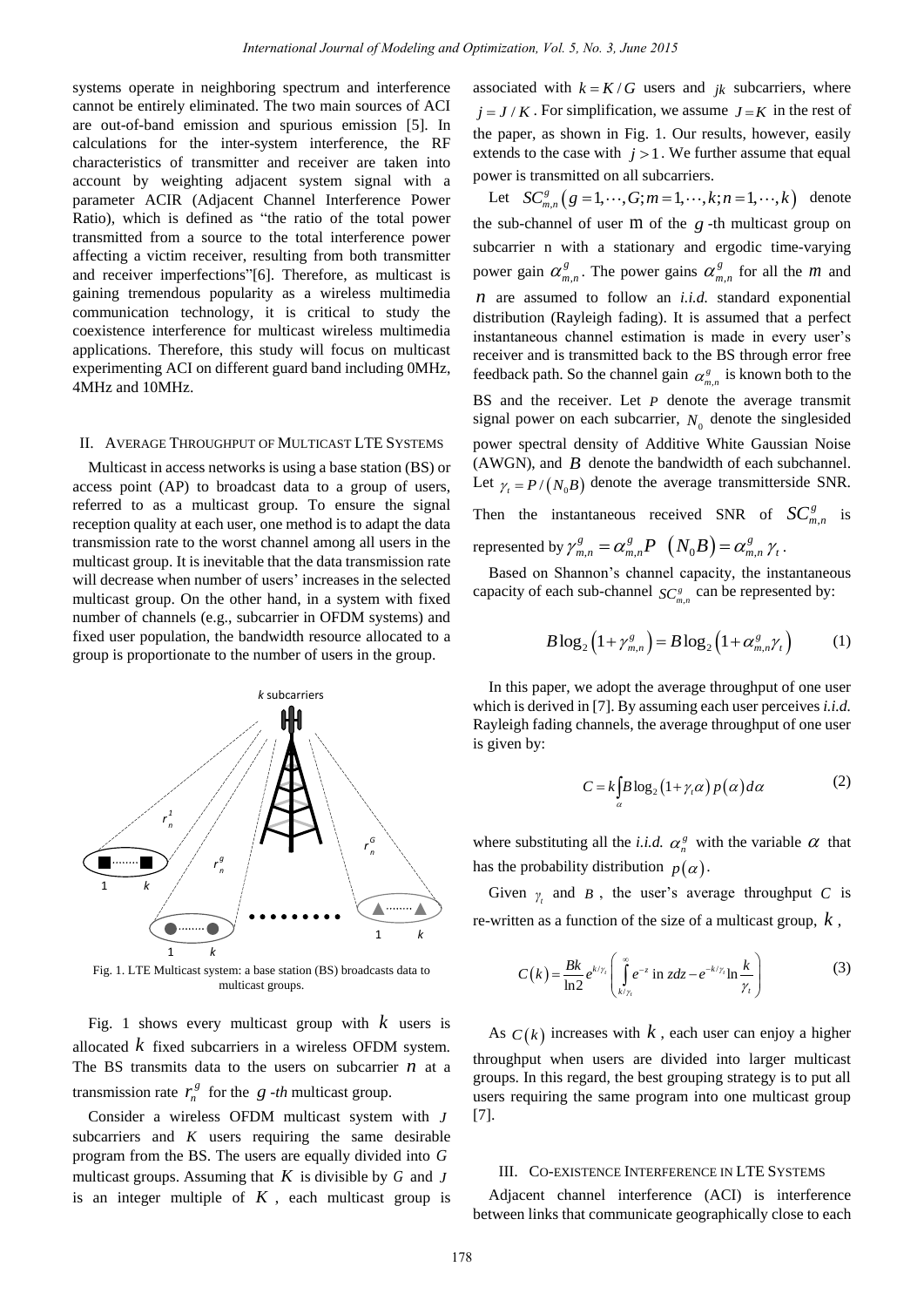other using neighboring frequency bands. For instance, several network operators may deploy their own networks in the same area and operate on frequency bands that are close to each other. Hence, ACI needs to be taken into account in the system specifications so it does not hamper the system performance. In practice, the minimum coupling loss between a transmitter and a receiver on adjacent bands may be estimated and the transceivers can designed such that ACI remains at a tolerable level. In order to do so the transceivers must utilize adequate filtering on stop-bands. The needed quality of the filters may be controlled by reserving a guard band between the bands.

A related interference type to ACI is coexistence interference which occurs among heterogeneous radio access technologies. Coexistence Interference may arise on the same frequency band or between adjacent frequency bands.

FDD and TDD indicate the duplex division method type for uplink and downlink. FDD is the duplex method to assign separate frequency bands for uplink transmission and for downlink transmission, thus FDD requires the paired band. A frequency separation between uplink and downlink transmissions is required due to the characteristic of FDD and known as 'Duplex spacing'. Generally, FDD downlink band is assigned as the upper band of the pair. TDD is the duplex method to assign alternate time slots for uplink and downlink transmission on the same frequency in an assigned band [\[8\]](#page-3-7).

In the 2.6GHz band, the 3GPP band 7 is defined by assigning the lower 70MHz of the spectrum, from 2.50GHz to 2.57GHz, to UpLink and the upper 70MHz, from 2.62GHz to 2.69GHz, to DownLink.



Fig. 2. Band allocation of TDD and FDD.

Fig. 2 shows that both edge channels of the TDD band at 2.57GHz and 2.62GHz can create interference from the adjacent edge channel of the FDD UL and DL, which can impact the co-existence of LTE FDD and TDD [\[9\]](#page-3-8).

To minimize the possible interference, a specific spectrum gap may be used to provide isolation. Isolation can also be achieved with a combination of provisions including guard band allocation, antenna separation, and filtering. In order to assess the co-existence interference incurred between LTE cells, the model in [\[10\]](#page-3-9) is used.

In this paper, the methodology to calculate the adjacent channel interference and co-existence interference adopts from [\[10\]](#page-3-9). We consider circular cells as shown in Fig. 3 and assume that the links from the interfering BSs are mutually independent.  $BS_0$  is the serving BS and  $MS_0$  is the victim MS. The relationship between the parameters are depicted in Fig. 3 transmitted power of serving cell  $BS_0$  ( $P_{t_0}$ ) and neighbour cell  $BS_1$  ( $P_{t_1}$ ), received power at victim  $MS_0$  ( $P_r$ ),

interference power  $(I_{ad})$ , the distance between  $BS_0$  and  $BS_1$  $(d_0)$ ,  $BS_0$  and  $MS_0$  ( $d_1$ ), and  $BS_1$  and  $MS_0$  ( $d_2$ ), respectively.



Fig. 3. Cell layout (the number of interfering  $BSs = 2$ ).

Let  $\zeta_D$  and  $\zeta_I$  be the random component due to shadowing on the desired link and the interference link, respectively,  $\gamma$  be the path-loss exponent and  $K_I$  be the adjacent channel interference ratio (ACIR) in decibels. Then, the interference power  $I_{ad}$  is modeled [\[10\]](#page-3-9) by :

$$
I_{ad} = 10^{\frac{P_r}{10}} \left(\frac{d_1}{d_2}\right)^{\gamma} 10^{\frac{\xi_D - \xi_I - \kappa_I}{10}}
$$
(4)

The interference scenario in Fig. 3 studied in [\[10\]](#page-3-9). The research results in [\[10\]](#page-3-9) presents level of ACI and shows the relationship between guard-band sizes and statistical values that we can use for the simulations in the next section.

A parameter named ACIR (adjacent channel interference ratio) is used to measure the overall ACI and defined as the ratio of the total power transmitted from an aggressor transmitter to the total interference power affecting a victim receiver in the adjacent channel. The ACIR is expressed as a combination of ACLR and ACS according to the following equation [\[11\]](#page-3-10).

$$
ACIR = \frac{1}{\frac{1}{ACLR} + \frac{1}{ACS}}
$$
 (5)

In this paper, we assume that ACIR is equal to ACLR by assuming  $ACS = \infty$ . We use information of a spectrum emission mask of MS and BS for LTE system from [\[12\]](#page-3-11), [\[13\]](#page-3-12). With the information of this mask, ACLR is calculated by  $P_{TX_{inbound}}$  /  $P_{TX_{outbound}}$ , where  $P_{TX_{inbound}}$  is the transmission power of interfering BS and  $P_{TX_{outbound}}$  is the received power of victim MS, respectively. Let  $\alpha$  be a guard-band size, we can obtain  $P_{TX_{\text{outband}}}$  as follows:

$$
P_{TX_{\text{outbound}}} = \begin{cases} \int_{\alpha}^{5} 10^{\frac{3-7/5\alpha}{10}} da + 10^{-0.4} \times 5 + 10^{-1.3} \times \alpha, & 0 < \alpha \le 5, \\ a & 10^{-0.4} \times (1 - \alpha) + 10^{-1.3} \times \alpha, & 5 < \alpha \le 10. \end{cases}
$$
 (6)

In the next section, we take the ACI in to the account to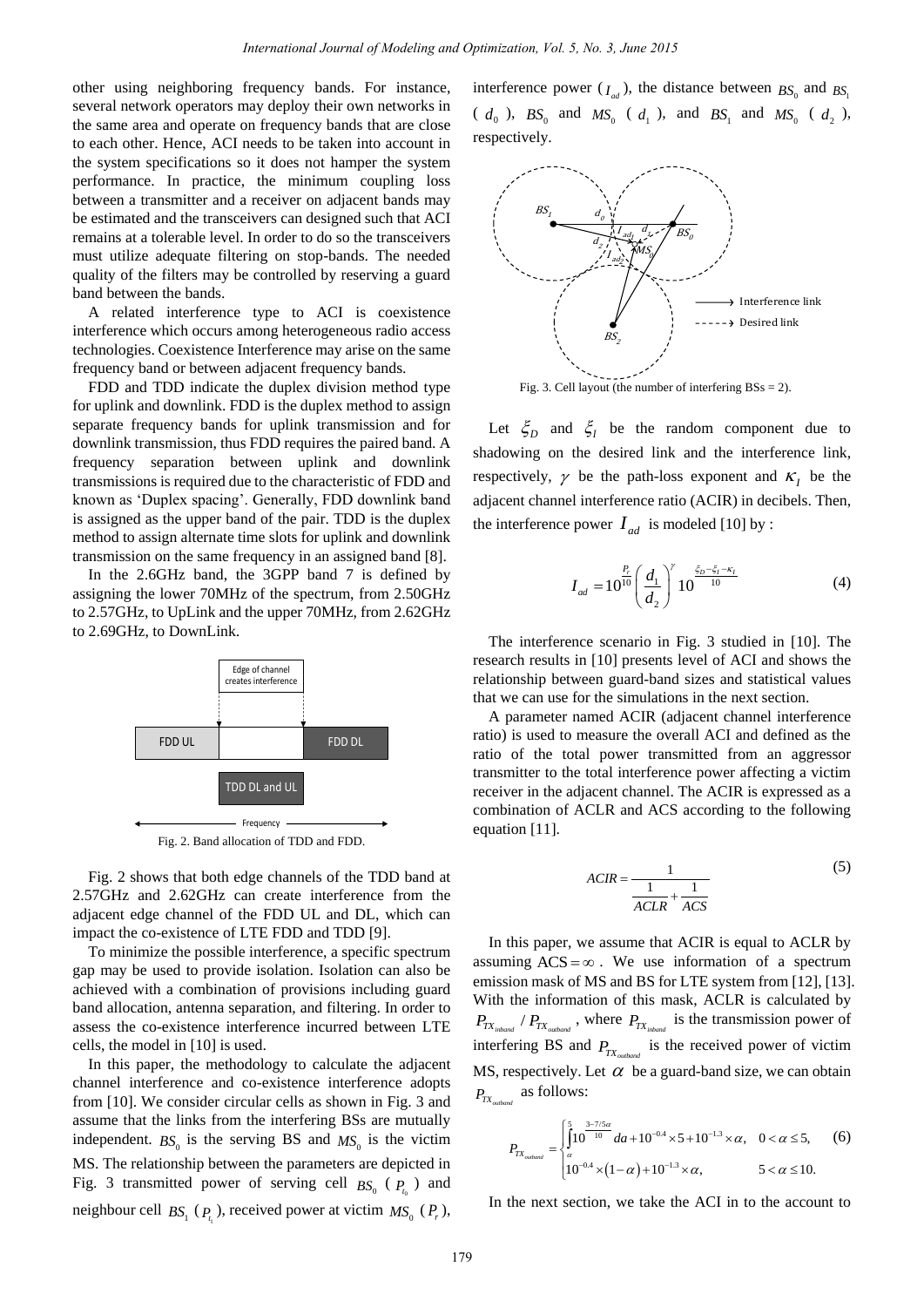evaluate the average throughput by MATLAB simulations.

# IV. SIMULATION AND RESULTS

In this section, the average throughput of LTE multicast systems under co-existence interference (ACI) is evaluated. The comparison of the average throughput between three different guard band parameters (0, 4MHz and 10MHz) when the number of interfering  $BS<sub>s</sub> = 2(N = 2)$  is carried out. The essential parameters for the simulations in this paper are used from the reference [\[7\]](#page-3-6), [\[10\]](#page-3-9). The cell radius of  $R = 100$ m,  $d_0 = 5$ m,  $\gamma = 3$ ,  $P_r = -111$ dBm and the group multicast size  $k = 100$  are used in the simulations.



Fig. 4. Average throughput comparison.

In this simulation, the average throughput is plotted with different sizes of guard band; 0MHz, 4MHz and 10MHz. It is shown that the average throughput increases with the guard band size. Fig. 4 describes that LTE multicast is an effective system with enough guard band size. It can be explained that when the guard band increases, the adjacent channel interference decreases. In this case, we can roughly conclude that 10MHz guard band is suitable to apply to protect the co-existence interference (ACI) for this LTE multicast system.

Without guard band (guard band  $=$  0MHz), the average throughput level is unacceptable to operate the LTE multicast system.

## V. CONCLUSION

Multicast communication addresses packets so it is only sent to where it is required, hence reducing a load on network devices and results in enhanced efficiency in traffic control on the network. In this research we consider multicast in access networks and results provided is plotted with different sizes of guard band including 0MHz, 4MHz and 10MHz. When the guard band increases, the adjacent channel interference decreases. It can be concluded that 10MHz guard band is suitable to protect co-existence ACI for LTE multicast system. However, with guard band equivalent to 0 MHz, the average throughput is unacceptable and cannot operate on LTE multicast system.

### **REFERENCES**

- <span id="page-3-0"></span>[1] U. Varshney, "Multicast over wireless networks," *Communications of the ACM*, vol. 45, pp. 31-37, December 2002.
- <span id="page-3-1"></span>[2] J. J. Jiang and G. Klein, "Risks to different aspects of system success," *Information & Management,* vol. 36, pp. 263-272, November 1999.
- <span id="page-3-2"></span>[3] R. Zheng, X. Zhang, X. Li, Y. Fang, and D. Yang, "On the Wimax system co-existence with Wcdma and Cdma2000 1x system," in *Proc. 4th International Conference on Wireless Communications, Networking and Mobile Computing*, 2008, pp. 1-5.
- <span id="page-3-3"></span>[4] W. Jiang, L. Shuangchun, N. Kai, and W. Weiling, "Capacity loss due to coexistence of Wcdma and Cdma2000 systems," School of Information Engineering, Beijing University of Posts and Telecommunications, 2003.
- <span id="page-3-4"></span>[5] Universal Mobile Telecommunications System (Umts) Radio Frequency (Rf) System Scenarios. http://www.etsi.org/deliver/etsi\_tr/125900\_125999/125942/06.04.00\_ 60/tr\_125942v060400p.pdf
- <span id="page-3-5"></span>[6] R. Zheng, X. Zhang, X. Li, Y. Hai, and D. Yang, "Coexistence study in the 2500-2690 Mhz band between Wimax and Wcdma systems," in *Proc. IEEE 68th Vehicular Technology Conference*, 2008, pp. 1-6.
- <span id="page-3-6"></span>[7] J. Liu, W. Chen, Z. Cao, Y. Zhang, and S. C. Liew, "*Asymptotic*  throughput in Wireless Multicast of DM Systems*,*" in *Proc. IEEE 2008 Global Telecommunications Conference,* 2008, pp. 1-5.
- <span id="page-3-7"></span>[8] WIMAX Forum. (November 4). Managing Tdd-Fdd Interference Between Co-Sited Base Stations Deployed In Adjacent Frequency Blocks. [Online]. Available: http://resources.wimaxforum.org/sites/wimaxforum.org/files/documen t\_library/FDD-TDD\_Interference\_analysis\_involving\_WiMAX\_syste ms\_Final\_091103.pdf
- <span id="page-3-8"></span>[9] WIMAX Forum. (2011). Requirements for Wimax Coexistence with LTE Network. [Online]. Available: http://resources.wimaxforum.org/sites/wimaxforum.org/files/technical document/2012/05/WMF-T31-132-v01-WiMAX\_LTE\_Coexistence. pdf
- <span id="page-3-9"></span>[10] Y. S. Choi, J. H. Wui, and D. Kim, "Statistical analysis of adjacent channel interference in LTE downlink," presented at International Symposium Antennas and Propagation (ISAP), Jeju, Korea, Oct. 25-28, 2011.
- <span id="page-3-10"></span>[11] W.-Y. Yeo, S.-H. Moon, and J.-H. Kim, "Uplink scheduling and adjacent-channel coupling loss analysis for Td-LTE deployment," *The Scientific World Journal*, vol. 2014, pp. 1-15, 2014.
- <span id="page-3-11"></span>[12] 3GPP, "3rd Generation Partnership Project; Technical Specification Group Services And System Aspects: Telecommunication Management; Evolved Universal Terrestrial Radio Access Network (E Utran) Network Resource Model (Nrm): *Integration Reference Point (IRP)*: Information Service (Is) (Release 8)," 2010.
- <span id="page-3-12"></span>[13] 3GPP, "LTE; Evolved Universal Terrestrial Radio Access (E-Utra); Base Station (Bs) *Radio Transmission And Reception* (3GPP Ts 36.104 Version 9.4.0 Release 9)," 2010.



**Settapong Malisuwan** was born in 1966, in Bangkok, Thailand. He received his PhD in electrical engineering (telecommunications), specializing in EMI/EMC from Florida Atlantic University (State University System of Florida), Boca Raton in 2000. He received his MSc in electrical engineering in mobile communications system, from George Washington University in 1996, an MSc in electrical engineering from Georgia Institute

of Technology in 1992 and a BSc in electrical engineering from the Chulachomklao Royal Military Academy, Nakhon-Nayok, Thailand in 1990. He served in the Royal Thai Armed Forces for more than 25 years. His research interests are in efficient spectrum management and Telecommunications policy and management. Dr. Settapong Malisuwan is currently the Elected Vice Chairman and Board Member in the National Broadcasting and Telecommunications Commission, Thailand.



**Jesada Sivaraks** was born in 1970, in Bangkok, Thailand. He received his MSEE degree from Oklahoma State University in 1996 and BEng from King Mongkut's Institute of Technology, Thailand. He completed his PhD in electrical engineering at Florida Atlantic University, Boca Raton, FL in 2001. Since 2011, he has been working in national broadcasting and telecommunications commission as the secretary

to the vice chairman. His PhD work is on the system aspects of Bluetooth, WLAN and mobile IP/CDPD. His current research interests are in telecommunication planning and related system analysis and efficient spectrum management. He is a member of Tau Beta Pi, Florida Epsilon and was an Honorary Advisory's Chairman of Science & Technology committee of Parliament in 2009.